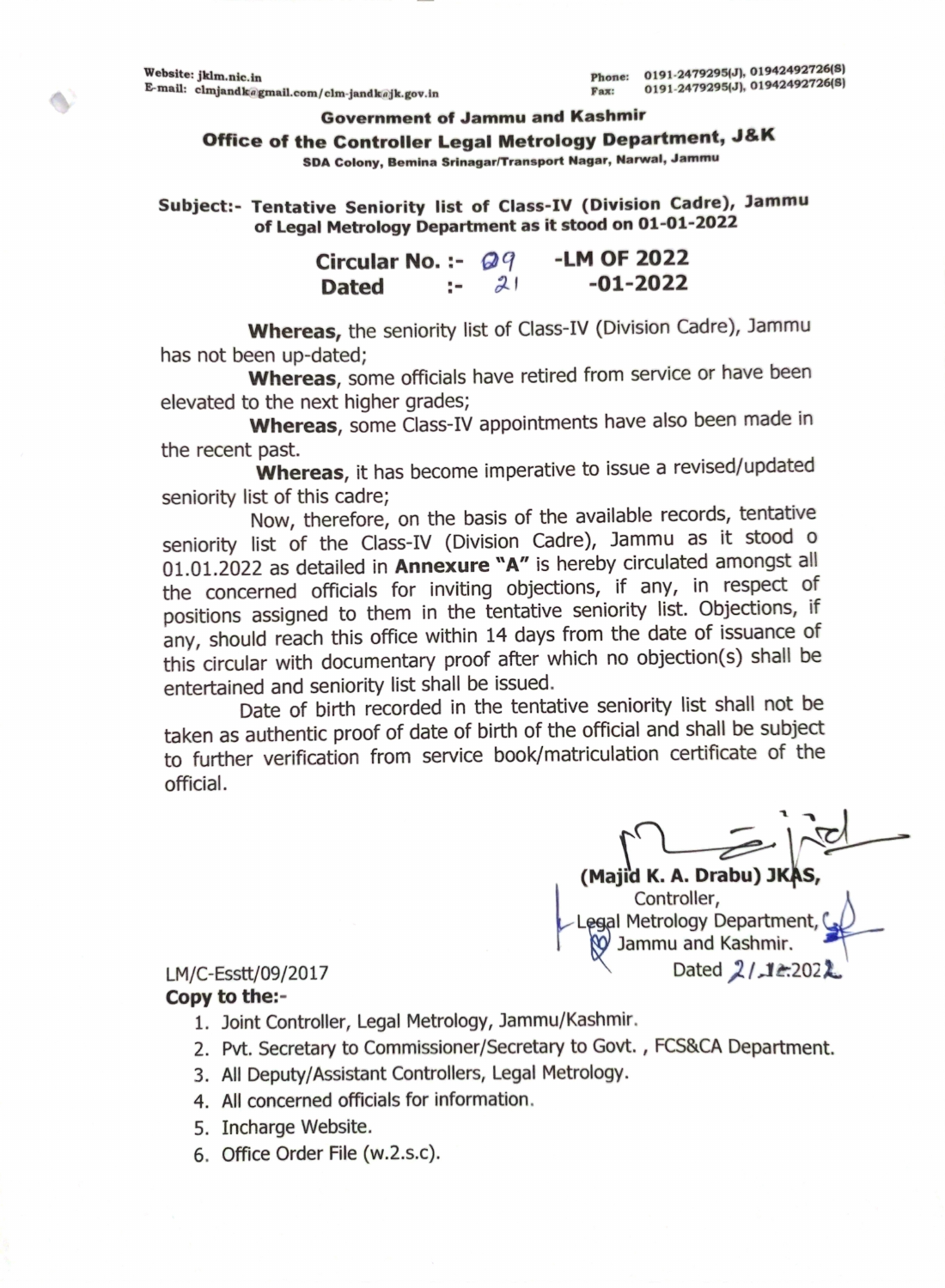Annexure 'A' to circular No: - 09 of 2022

Dated:- 2/ .01.2022

| S.No | Name of the official | Date of birth | Qualification    | Date of entry into<br>Govt. service | Tentative seniority list of Class-IV (Division Cadre) Jammu Legal Metrology Department as on 01.01.2022<br>Date of appointment<br>in the present grade | Category   |        |
|------|----------------------|---------------|------------------|-------------------------------------|--------------------------------------------------------------------------------------------------------------------------------------------------------|------------|--------|
|      | S/Sh.                | 10.05.1964    | 8 <sup>th</sup>  | 27.07.1986                          | 27.07.1986                                                                                                                                             | Open       |        |
|      | Mukhtyar Ahmad       | 01.06.1966    | 8 <sup>th</sup>  | 27.06.1987                          | 27.06.1987                                                                                                                                             | Open       |        |
|      | Bader Muneer         | 04.04.1975    | $8^{\circledR}$  | 09.07.2003                          | 09.07.2003                                                                                                                                             | S.T        |        |
| 3.   | Zahid Hussain        | 10.06.1986    | 8 <sup>th</sup>  | 09.07.2003                          | 09.07.2003                                                                                                                                             | Open       |        |
| 4.   | Gulam Nabi           | 04.01.1975    | $10^{th}$        | 21.05.2005                          | 21.05.2005                                                                                                                                             | Open       |        |
| 5.   | Bodh Raj             | 17.02.1978    | 10 <sup>th</sup> | 21.12.2005                          | 21.12.2005                                                                                                                                             | Open       |        |
| 6.   | Youghal Kishore      | 02.08.1983    | 10 <sup>th</sup> | 28.12.2007                          | 28.12.2007                                                                                                                                             | Open       |        |
| 7.   | Ajit Raj             | 05.10.1965    | Nil              | 04.04.2008                          | 04.04.2008                                                                                                                                             | Open       |        |
| 8.   | Sudesha Devi         |               | 12 <sup>th</sup> | 20.10.2010                          | 20.10.2010                                                                                                                                             | Open       |        |
| 9.   | Harbans Lal          | 17.09.1987    | $8^{\circ}$      | 23.01.2012                          | 23.01.2012                                                                                                                                             | Open       |        |
|      | 10. Dalgir Singh     | 20.03.1985    | $10^{th}$        | 07.08.2013                          | 07.08.2013                                                                                                                                             | OBC        |        |
|      | 11. Rakesh Kumar     | 15.07.1974    | 12 <sup>th</sup> | 09.09.2013                          | 09.09.2013                                                                                                                                             | Open       |        |
|      | 12. Rajesh Magotra   | 23.07.1993    | 12 <sup>th</sup> | 09.09.2013                          | 09.09.2013                                                                                                                                             | S.C        |        |
|      | 13. Anil Kumar       | 27.12.1994    | $12^{th}$        | 03.10.2013                          | 03.10.2013                                                                                                                                             | Open       |        |
|      | 14. Rohit Kumar      | 03.04.1987    | 12 <sup>th</sup> | 03.10.2013                          | 03.10.2013                                                                                                                                             | Open       |        |
|      | 15. Sunil Kumar      | 05.04.1992    |                  | 03.10.2013                          | 03.10.2013                                                                                                                                             | Open       | $\sim$ |
|      | 16. Sunil Dutt       | 14.07.1993    | 12 <sup>th</sup> | 04.10.2013                          | 04.10.2013                                                                                                                                             | Open       |        |
|      | 17. Sudarshan Singh  | 16.02.1989    | B.A              |                                     | 12.10.2013                                                                                                                                             | <b>RBA</b> |        |
|      | 18. Sahil Sharma     | 14.10.1988    | 12 <sup>th</sup> | 12.10.2013                          |                                                                                                                                                        |            |        |
|      | 19. Mohd Irfan       | 11.01.1992    | $12^{th}$        | 16.12.2013                          | 16.12.2013                                                                                                                                             | Open       |        |
|      | 20. Sanjeev Padha    | 26.03.1994    | 12 <sup>th</sup> | 11.03.2015                          | 11.03.2015                                                                                                                                             | Open       |        |

(Majid K. A. Drabu) KAS,

Controller, Legal Metrology Department, Jammu and Kashmir. œ